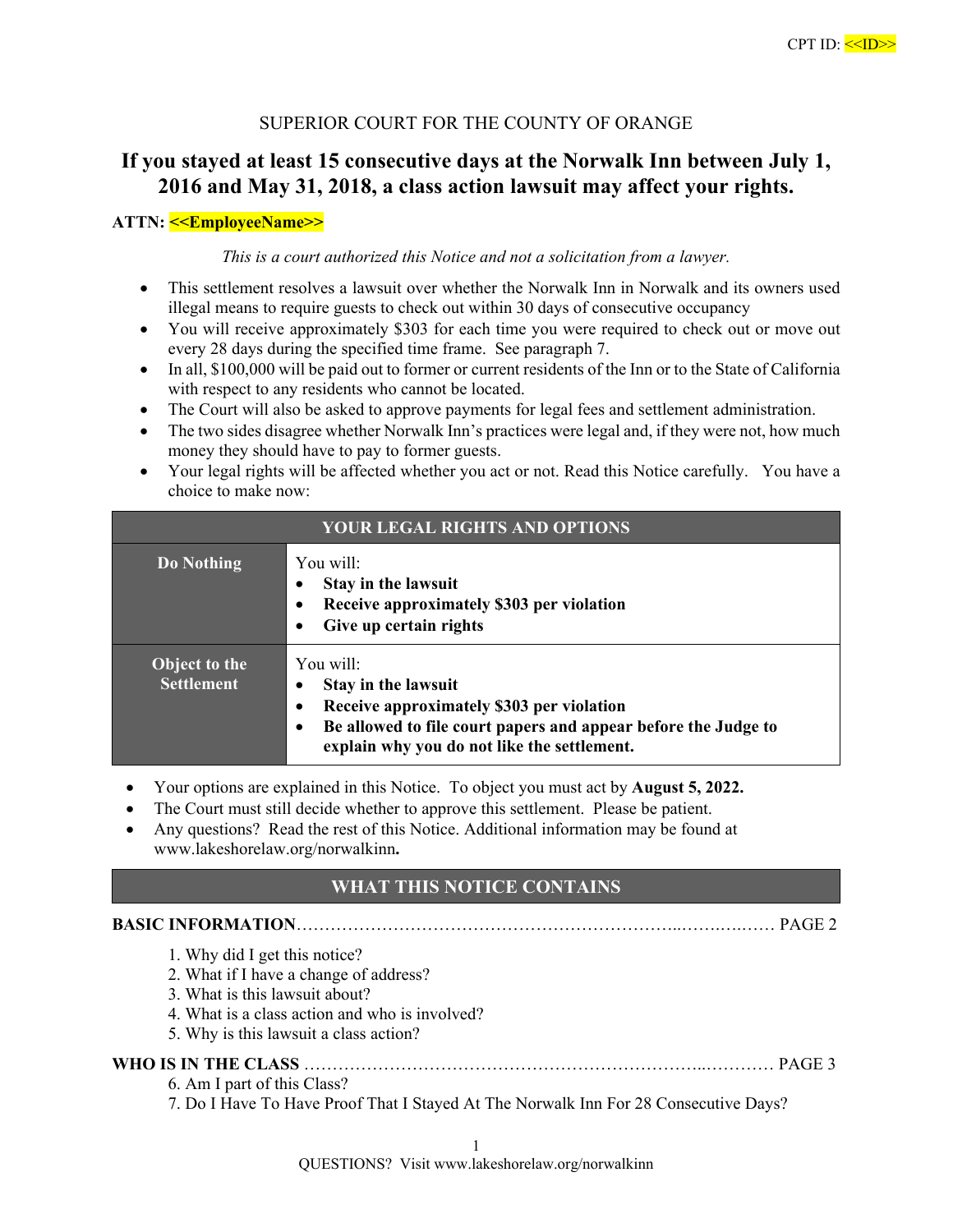| 8. What does the settlement provide?                                        |  |
|-----------------------------------------------------------------------------|--|
| 9. How do I get my compensation?                                            |  |
| 10. What am I giving up in accepting the settlement?                        |  |
| 11. What if I do nothing at all?                                            |  |
|                                                                             |  |
| 12. Do I have a lawyer in this case?                                        |  |
| 13. Should I get my own lawyer?                                             |  |
| 14. How will the lawyers and Plaintiff be paid?                             |  |
|                                                                             |  |
| 15. How do I tell the court I do not like the settlement?                   |  |
|                                                                             |  |
| 16. When and where will the court decide whether to approve the settlement? |  |
| 17. Do I have to come to the fairness hearing?                              |  |
| 18. May I speak at the fairness hearing?                                    |  |
|                                                                             |  |
| 19. Are more details available?                                             |  |

# **BASIC INFORMATION**

# **1. WHY DID I GET THIS NOTICE?**

The records of the Norwalk Inn, 11632 Imperial Hwy. Norwalk, CA 90650, reflect that you stayed at the hotel for at least 15 consecutive days between July 1, 2016 and May 31, 2018. Therefore, you are a member of the class.

You have been sent this Notice because you have a right to know about a proposed settlement of the class action lawsuit, and about your options, before the Court decides whether to approve the settlement. If the Court approves it and after objections and appeals are resolved, you will receive certain compensation. You can receive updates about the progress of the settlement from the website listed at the bottom of this Notice.

This packet explains the lawsuit, the settlement, your legal rights, what benefits are available, who is eligible for them, and how to get them.

The Court in charge of the case is the Superior Court of the County of Los Angeles, State of California, and the judge is Hon. Ann H. Park. The case name is *Gutierrez v. Norwalk Inn, et. al.*, Case No. VC066315.

#### **2. WHAT IF I HAVE A CHANGE OF ADDRESS?**

If this Notice was not mailed to your current address, or if you have a change of address, you should mail a letter with the previous and new address information to Class Counsel identified below in paragraph 15.

#### **3. WHAT IS THIS LAWSUIT ABOUT?**

The lawsuit contends that in the past Norwalk Inn required all guests to check out or re-register prior to the  $30<sup>th</sup>$  day of staying at the Inn in order to keep guests in a transient occupancy (e.g., temporary) status. This practice is commonly referred to as the "28-day shuffle." The lawsuit also contends that the Inn locked the guests out of their room on the  $28<sup>th</sup>$  day of continuous occupancy to enforce that policy. Plaintiff alleges that this conduct violated California law and that the class members are entitled to recover money for the violations.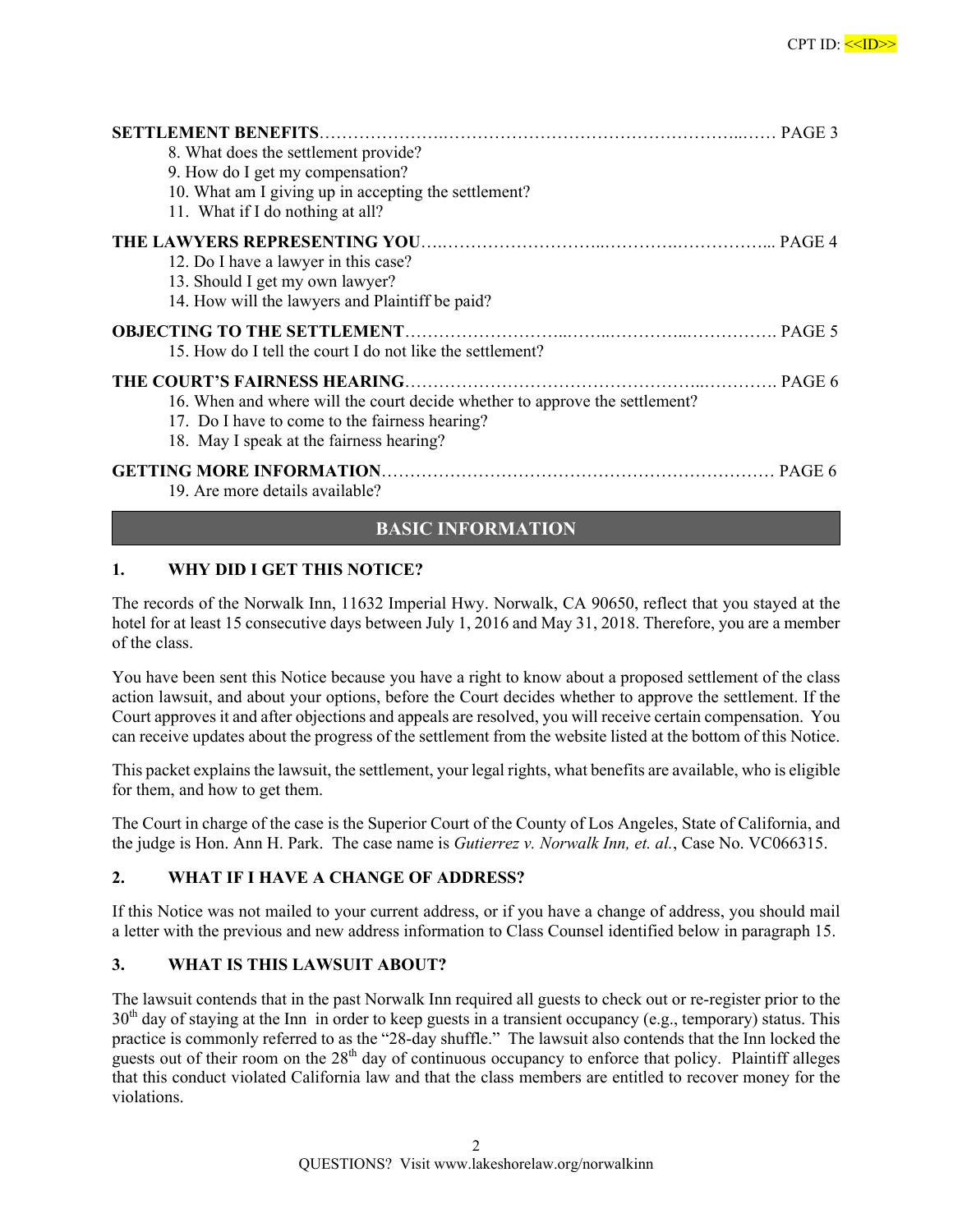This lawsuit is about whether the Inn's alleged conduct violated the law. If it did, the law imposes a maximum civil fine of \$500 per violation. There has been no determination of liability and the Defendants deny any wrongdoing. However, they chose to settle for economic reasons. If the settlement is approved, Class members will get approximately \$303 per violation.

#### **4. WHAT IS A CLASS ACTION AND WHO IS INVOLVED?**

In a class action lawsuit, one or more people called "Class Representatives" (in this case former resident Rosa Gutierrez) bring a lawsuit on behalf of other people who have similar claims. The people together are referred to as a "Class" or "Class Members." The companies they filed a lawsuit against (in this case the Norwalk Inn and its owners) are called the Defendants. In a class action, the court will resolve the issues for everyone in the Class—unless a class member chose to exclude his or herself from the Class. All class members were previously given a chance to exclude themselves and no one did.

#### **5. WHY IS THIS LAWSUIT A CLASS ACTION?**

The Court has ruled that all of the class members have similar claims and Defendants have similar defenses that apply in general to all of the class members. Therefore, the Court ordered that this lawsuit should proceed as a class action. The Court also ruled that attorneys Jeffrey Wilens and Jeffrey Spencer are qualified to represent the class.

More information about why the Court is allowing this lawsuit to be a class action is in the Court's Order Certifying the Class, which is available at: www.lakeshorelaw.org/norwalkinn.

# **WHO IS IN THE CLASS**

#### **6. AM I PART OF THIS CLASS?**

The Court decided that all people who stayed at the Norwalk Inn at some point for 15 consecutive days between July 1, 2016 and May 31, 2018 and were subject to the policy requiring them to move or check out before the 30<sup>th</sup> day are members of the class. If this notice is addressed to you, it has been determined you are a class member.

#### **7. DO I HAVE TO HAVE PROOF THAT I STAYED AT THE NORWALK INN FOR 28 CONSECUTIVE DAYS?**

Proof is not required to be a member of the Class as Defendants' records contain that information. However, if you believe you should be a Class Member, but have not received this Notice, you should contact Class Counsel before August 5, 2022 at the address listed in paragraph 15 below and present proof that you are a Class Member.

# **SETTLEMENT BENEFITS**

#### **8. WHAT DOES THE SETTLEMENT PROVIDE?**

The settlement provides for a cash payment of \$100,000 to be allocated among the class members who can be located, with any money that cannot be paid to be sent to the Controller's Office of the State of California, Unclaimed Properties division. If you do not receive your money in connection with this settlement, in future years you may be able to claim your money there after a passage of time. See this website for further details: https://ucpi.sco.ca.gov/en/Property/SearchIndex.

The above amount will be divided among all class members. You should assume that for each time you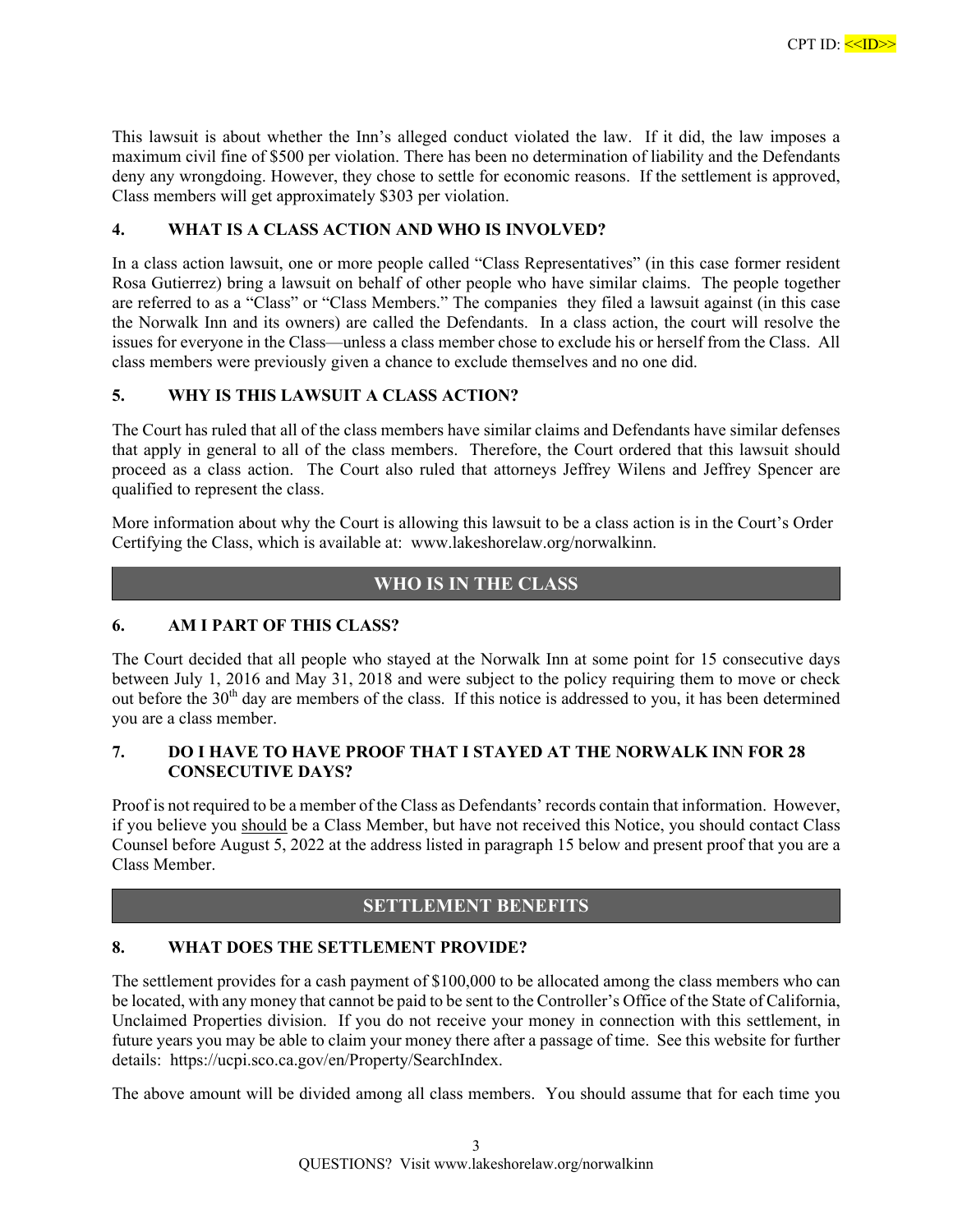stayed 15-30 days at the Inn during the specified time frame you will receive \$303.

#### **According to Defendants' business records, you had <<TotalStays>> qualifying (15-30 day) stays at**  the Norwalk Inn during the relevant time period and will receive approximately  $\sqrt{s}$  = estAmount>>.

Any Class Member may dispute the estimated payout preprinted immediately above by notifying the Settlement Administrator and submitting any proof supporting the objection, such as copies of rental receipts. The deadline to do this is **August 1, 2022.** Disputes regarding the correct number of stays that a Class Member had will be resolved based on the documentation supplied by the Class Member and Defendants.

#### **9. HOW DO I GET MY COMPENSATION?**

If this Settlement is approved after the Fairness Hearing (see paragraph 16) a check will be mailed to you approximately 30 days later. You do not need to do anything to receive it.

If you change your address after receiving this Class Notice, be sure to call 1-888-412-2197 and give your change of address to the Norwalk Inn Settlement Administrator.

# **10. WHAT AM I GIVING UP IN ACCEPTING THE SETTLEMENT?**

Because you previously did not exclude yourself from this lawsuit, that means you cannot start a lawsuit, continue a lawsuit or join a lawsuit raising similar claims against Defendants. It also means you are "releasing" all of the Defendants (and related companies and persons) from any legal claims you might have relating to your being required to check out by the 30<sup>th</sup> day of occupancy.

This release does not include any claims relating to your stay at the Norwalk Inn such as any personal injury you might have suffered.

#### **11. WHAT IF I DO NOTHING AT ALL?**

You will be automatically included in this settlement, will release claims and be paid as described above.

# **THE LAWYERS REPRESENTING YOU**

#### **12. DO I HAVE A LAWYER IN THIS CASE?**

Yes. The Court decided that the law firms of Lakeshore Law Center and The Spencer Law Firm are qualified to represent you and all Class Members. Together, the law firms are called "Class Counsel." They are experienced in handling similar consumer rights cases. More information about these law firms, their practices and their experiences is available at www.lakeshorelaw.org and www.spencerlaw.net.

#### **13. SHOULD I GET MY OWN LAWYER?**

You do not need to hire your own lawyer because Class Counsel is working on your behalf. But, if you want your own lawyer, you will have to pay that lawyer.

# **14. HOW WILL THE LAWYERS AND PLAINTIFF BE PAID?**

Class Counsel will ask the Court for attorneys' fees of \$210,000 and for reimbursement of court costs of up to \$15,000. These figures are based on the actual time they have spent prosecuting this lawsuit. They have been working on these cases going back to May 2017.

In addition, normally a class representative may request that the court award an "incentive award." This is additional compensation to them for the hours of extra work and the personal risks they assumed in bringing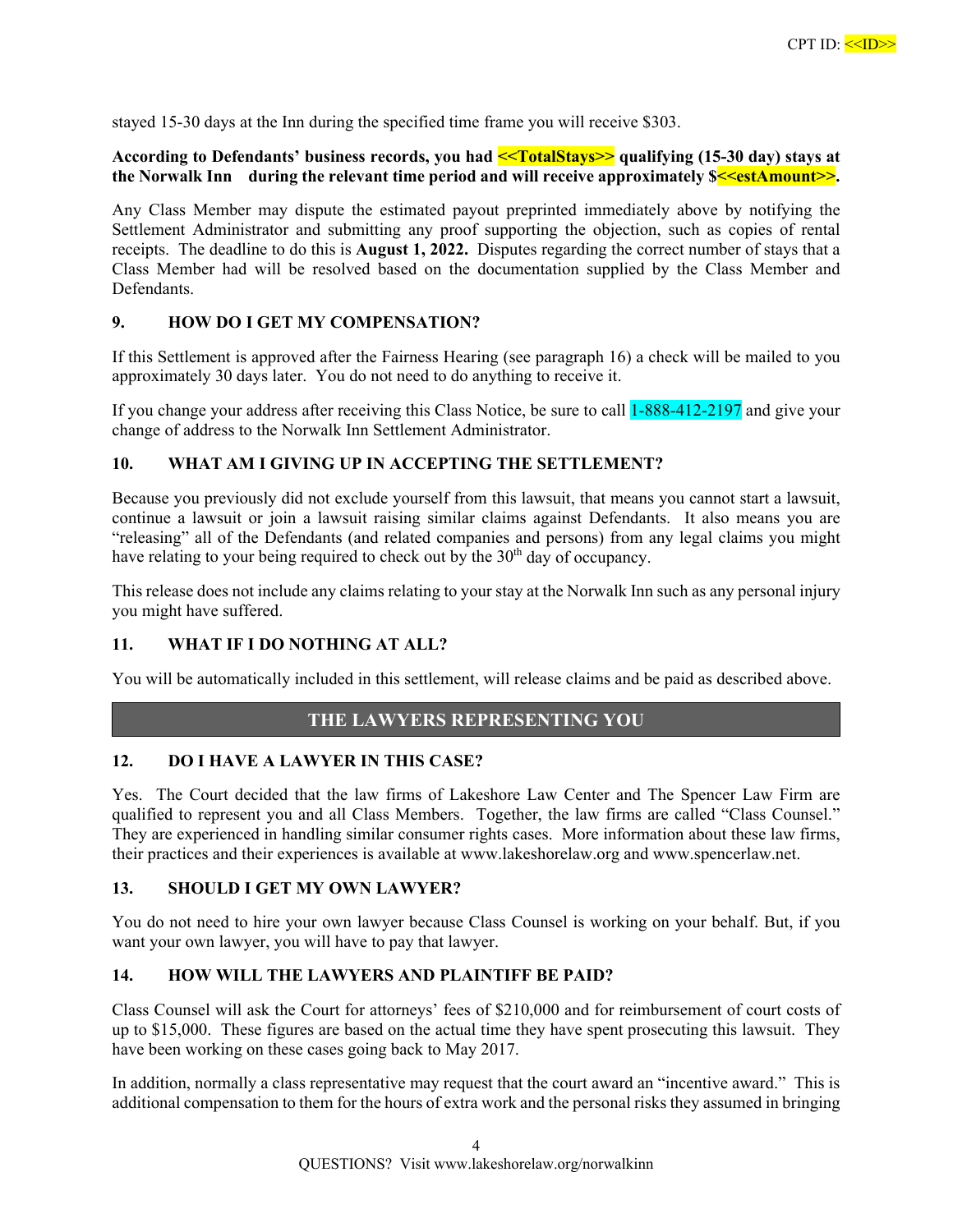the lawsuit, which the rest of the class members did not have to do. For example, it is possible a class representative could be liable for the legal fees of the Defendants. Here, class representative Gutierrez is not requesting an incentive award despite spending many hours assisting in the prosecution of this case.

Plaintiff Gutierrez has the same class claim for the \$500 civil penalty as do the other class members. However, she is also settling her individual claims for battery, trespassing and violent violation of her civil rights. She alleged the Inn's employees broke down her door and forcibly tried to remove her and her property from the premises. The police had to be summoned. She further alleged the Inn seized and then lost some of her valuable property. Plaintiff Gutierrez will be receiving \$25,000 in exchange for releasing her individual non-class claims. That payment is not coming out of the \$100,000 set aside to pay class members and Plaintiff for the violation of the law carrying the \$500 penalty.

The Court may award less than the above amounts for attorney's fees and expenses. Defendants will not oppose these fees and expenses. If it does award less than requested, extra money will be divided among the class members.

# **OBJECTING TO THE SETTLEMENT**

#### **15. HOW DO I TELL THE COURT I DO NOT LIKE THE SETTLEMENT?**

If you are a Class Member, you can object to the settlement if you do not like any part of it. This includes if you want to object the estimated payout to you is too low because you stayed at the Inn more times than listed in this Notice. You can give reasons why you think the Court should not approve it. The Court will consider your views. However, if the Court rejects your objection, you will still be bound by the terms of the Settlement.

To object only to the number of stays calculated in this notice, a Class Member must follow the procedure specified in paragraph 8.

To make any other objection or have papers or briefs considered by the Court, you may file with the Court a written objection along with any papers for the Court to consider by **August 5, 2022.** To file the objection or other papers directly with the Court, follow the instructions for eFiling on this website: https://www.lacourt.org/division/efiling/efiling2.aspx

Alternatively, you may mail or deliver the objection papers by the above deadline to the Settlement Administrator: Gutierrez v. Norwalk Inn Settlement Administrator, c/o CPT Group, Inc., 50 Corporate Park, Irvine, CA 92606.

Finally, even if you have not done any of the above, you may still appear personally or through counsel and be heard at the Final Approval Hearing at the Court's discretion.

You should (but are not required to) serve by the above deadline copies of the Objection or other papers by United States Mail to the following:

Plaintiff's Attorneys and Class Counsel: Defendants' Attorneys: Jeffrey Wilens, Esq. Jose Mendoza, Esq. LAKESHORE LAW CENTER Carlson Law Group 18340 Yorba Linda Blvd. Suite 107-610 6300 Canoga Avenue, Suite 1300 Yorba Linda, CA 92886 Woodland Hills, CA 91367 Telephone: 714-854-7205 Telephone: 818-996-7800 Facsimile: 714-854-7206 Facsimile: 818-884-4285 Email: jeff@lakeshorelaw.org Email: jm@carlsonlawgroup.com